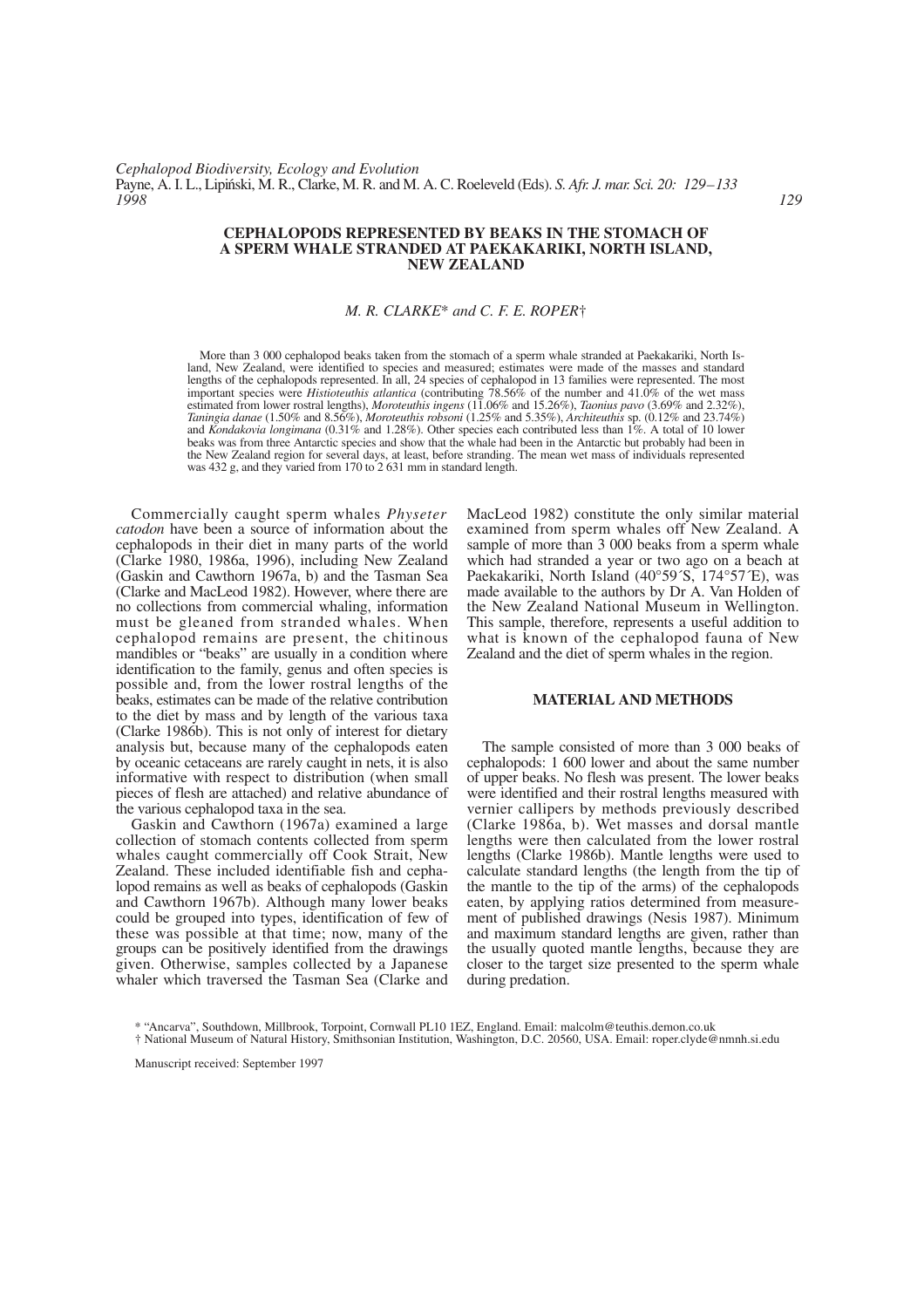#### **RESULTS**

In all, 24 species of cephalopod were represented by lower beaks (Table I). A total of 13 families that constituted 21 species and 99.31% of the beaks were probably eaten in temperate waters near New Zealand ("local species" Table I). Three species, *Kondakovia longimana* Filippova, 1972, *Moroteuthis knipovitchi* Filippova, 1972 and *Mesonychoteuthis hamiltoni* Robson, 1925 ("other species" in Table I), constituting 0.69% of the beaks, were eaten south of the Subtropical Convergence and probably south of the Antarctic Convergence (Clarke 1980, Clarke and MacLeod 1982).

The species that contributed most of the lower beaks were *Histioteuthis atlantica* (Hoyle, 1885) (78.56%), *Moroteuthis ingens* (Smith, 1881) (11.06%), *Taonius pavo* (Lesueur, 1821) (3.69%), *Taningia danae* Joubin, 1931 (1.50%) and *Moroteuthis robsoni* Adam, 1962 (1.25%). Each of the other species contributed fewer than 1%. Estimates from lower rostral lengths indicate that, by wet mass, *Histioteuthis atlantica* contributed 41.0%, *Architeuthis* sp., of which there were only two lower beaks, 23.74%, *Moroteuthis ingens* 15.26%, *Taningia danae* 8.56%, *Moroteuthis robsoni* 5.35%, *Taonius pavo* 2.32% and *Kondakovia longimana* 1.28%. The mean wet mass of the cephalopods represented by beaks was about 432 g, but if calculated separately, the local cephalopod species averaged 425 g and those of Antarctic origin 1 461 g.

Estimates, from the lower rostral lengths, of the minimum and maximum standard lengths of the prey species reveals that the sample included cephalopods with standard lengths of 169–2 631 mm. Only *Architeuthis* sp. and *Mesonychoteuthis hamiltoni* individuals exceeded standard lengths of 2 m, whereas *Moroteuthis robsoni*, *Taningia danae*, *Lepidoteuthis grimaldii* Joubin, 1895 exceeded and *Kondakovia longimana* and *Phasmatopsis cymoctypus* de Rochebrune, 1884 approached 1 m standard length. (For information on the issue of *Phasmatopsis cymoctypus* v. *Megalocranchia*, see Roeleveld 1998.)

## **DISCUSSION**

The daily mass of squid consumed by a whale of 40 tons (about the smallest ever having the Antarctic species *Mesonychoteuthis* in its stomach) at a rate of  $2\%$  of its body mass per day  $(2-3.5\%$  was proposed by Clarke 1977) would be 800 kg. As the 1 600 lower beaks collected are estimated to represent squid weighing 676 kg, they represent less than one day's

food ration. Although it is uncertain whether the collection examined consisted of all the beaks in the stomach, it probably represented at least one-fifth of the total (an average of 1 300 and a maximum of 7 855 lower beaks were found by Clarke [1980] in a large collection of samples previously). Therefore, the presence of three Antarctic squid species indicates that the whale had travelled north, from south of the Subtropical Convergence (south of Cook Strait), probably within a few days prior to the stranding.

By far the commonest cephalopod was the squid *Histioteuthis atlantica* (78.56%), which also contributed 41% of the diet by mass. This again shows the dominance of the relatively small histioteuthids in the diet of sperm whales in temperate waters, a fact recorded elsewhere (Clarke 1996). The large *Architeuthis* sp. contributed only two lower beaks, but their lower rostral lengths indicate that the species probably is an important part of the diet when it occurs. *Taningia danae* is also sufficiently large to be important in the diet by mass. *Moroteuthis ingens* is numerous in the diet and contributed more than 15% by mass.

Five species represented here, *Taningia danae*, *Lepidoteuthis grimaldii*, *Ancistrocheirus lesueuri* (d'Orbigny, 1839), *Phasmatopsis cymoctypus* de Rochebrune, 1884 and *Taonius pavo* are found in sperm whale stomachs almost everywhere data are available except in polar regions (Clarke 1996).

Estimates of standard length vary from 170 to 2 631 mm. Some of the smallest of these may have been from the stomachs of the larger cephalopods eaten by the whale (Clarke *et al*. 1988). However, previous collections of complete cephalopods show that sperm whales eat many small cephalopods directly and that these include individuals with standard lengths from 200 mm upwards (Gaskin and Cawthorn 1967a, Clarke 1980). In the case of *Histioteuthis atlantica*, which in this sample had standard lengths of 211–426 mm and contributed 78.56% of the lower beaks, it would seem very unlikely that many of them were derived from the stomachs of other larger prey species, particularly as experience in examining the stomachs of squids, as well as those from sperm whale stomachs, rarely yields more than two or three beaks (Clarke 1980, Rodhouse and Nigmatullin 1996). These small prey species are probably taken from shoals, whereas the prey of standard length >1 m may be chased individually.

There have been few systematic works on the New Zealand cephalopod fauna. Since Dell (1952) summarized previous literature and listed the species of the region, the members of the Enoploteuthidae have been described by Riddell (1985), and several works on single genera have been published (e.g. Voss 1969 on *Histioteuthis*; Smith *et al*. 1987 on *Nototodarus*). Com-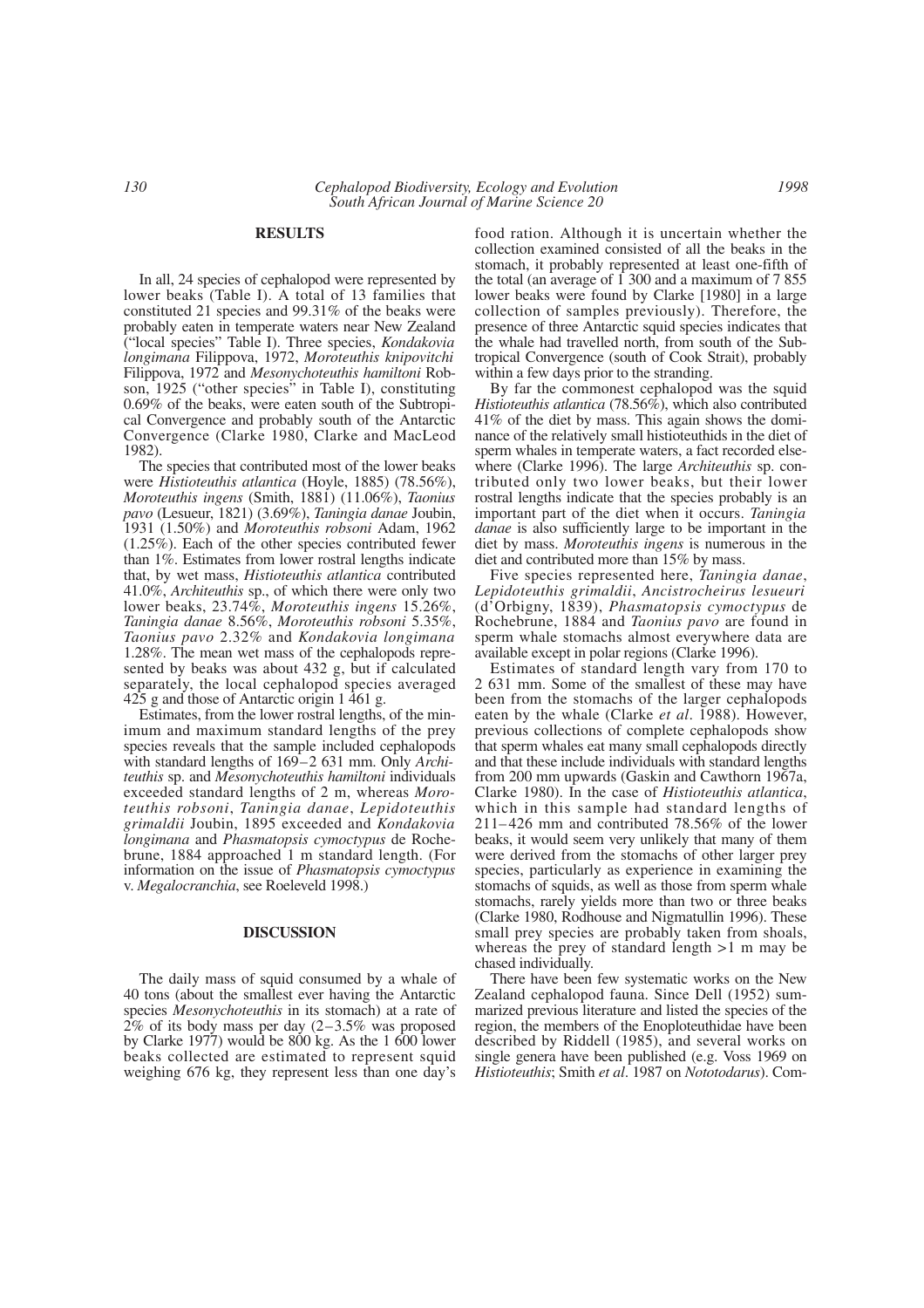| Taxon                                                                                                                | Number                         | $\%$                                 | Wet mass $(g)$                      |                                      |                                | Standard length (mm)                      |                                           |
|----------------------------------------------------------------------------------------------------------------------|--------------------------------|--------------------------------------|-------------------------------------|--------------------------------------|--------------------------------|-------------------------------------------|-------------------------------------------|
|                                                                                                                      |                                |                                      | Total                               | $\%$                                 | Mean                           | Minimum                                   | Maximum                                   |
| Local species                                                                                                        |                                |                                      |                                     |                                      |                                |                                           |                                           |
| Architeuthidae<br>Architeuthis sp.                                                                                   | $\overline{2}$                 | 0.12                                 | 163 905                             | 23.74                                | 81953                          | 2477.8                                    | 2 631.2                                   |
| Ommastrephidae<br>Todarodes sp.                                                                                      | 1                              | 0.06                                 | 1479                                | 0.21                                 | 1479                           | 699.5                                     | 699.5                                     |
| Onychoteuthidae<br>Moroteuthis robsoni<br>M. ingens                                                                  | 20<br>177                      | 1.25<br>11.06                        | 36939<br>105 335                    | 5.35<br>15.26                        | 1847<br>595                    | 705.5<br>430.2                            | 1 0 6 0.8<br>772.2                        |
| Ancistrocheiridae<br>Ancistrocheirus lesueuri                                                                        | 1                              | 0.06                                 | 1 3 5 1                             | 0.20                                 | 1 3 5 1                        | 539.0                                     | 539.0                                     |
| Octopoteuthidae<br>Taningia danae                                                                                    | 24                             | 1.50                                 | 59 116                              | 8.56                                 | 2463                           | 252.8                                     | 1 1 5 5 . 2                               |
| Lepidoteuthidae<br>Lepidoteuthis grimaldii                                                                           | $\overline{2}$                 | 0.12                                 | 1 2 6 6                             | 0.18                                 | 633                            | 702.0                                     | 1 148.0                                   |
| Histioteuthidae<br>Histioteuthis meleagroteuthis<br>H. ?heteropsis<br>H. atlantica                                   | 1<br>$\overline{c}$<br>1 2 5 7 | 0.06<br>0.12<br>78.56                | 62<br>958<br>283 203                | 0.01<br>0.14<br>41.01                | 62<br>479<br>225               | 169.6<br>454.4<br>211.2                   | 169.6<br>489.6<br>425.6                   |
| Mastigoteuthidae<br>Mastigoteuthis sp.                                                                               | 7                              | 0.44                                 | 1 763                               | 0.26                                 | 252                            | 363.3                                     | 453.6                                     |
| Chiroteuthidae<br>Chiroteuthis (2 species)                                                                           | 5                              | 0.31                                 | 731                                 | 0.11                                 | 146                            | 584.6                                     | 721.5                                     |
| Joubiniteuthidae<br>Joubiniteuthis portieri                                                                          | 1                              | 0.06                                 | 23                                  | 0.00                                 | 23                             | 194.0                                     | 194.0                                     |
| Cranchiidae<br>Galiteuthis armata<br>Teuthowenia megalops<br>T. pellucida<br>Taonius pavo<br>Phasmatopsis cymoctypus | 5<br>8<br>10<br>59<br>5        | 0.31<br>0.50<br>0.62<br>3.69<br>0.31 | 510<br>455<br>923<br>16 009<br>1475 | 0.07<br>0.07<br>0.13<br>2.32<br>0.21 | 102<br>228<br>92<br>271<br>295 | 280.8<br>397.8<br>249.6<br>503.1<br>473.2 | 318.5<br>423.8<br>318.5<br>861.9<br>950.6 |
| Octopodidae                                                                                                          | 1                              | 0.06                                 | 175                                 | 0.03                                 | 175                            | 269.5                                     | 269.5                                     |
| Vitreledonellidae<br>?Vitreledonella sp.                                                                             | 1                              | 0.06                                 | 200                                 | 0.03                                 | 200                            | 450.0                                     | 450.0                                     |
| Total local species                                                                                                  | 1589                           | 99.31                                | 675 878                             | 97.88                                | 425.35                         |                                           |                                           |
| Other species                                                                                                        |                                |                                      |                                     |                                      |                                |                                           |                                           |
| Onychoteuthidae<br>Kondakovia longimana<br>Moroteuthis knipovitchi                                                   | 5<br>1                         | 0.31<br>0.06                         | 8 8 4 0<br>365                      | 1.28<br>0.05                         | 1768<br>365                    | 788.5<br>471.5                            | 922.2<br>471.5                            |
| Cranchiidae<br>Mesonychoteuthis<br>Unidentified tip                                                                  | 4<br>1                         | 0.25<br>0.06                         | 5 4 0 7                             | 0.78                                 | 1 3 5 2                        | 555.2                                     | 2416.0                                    |
| Total all species                                                                                                    | 1 600                          | 100                                  | 690 490                             | 100.00                               | 431.56                         |                                           |                                           |

Table I: Numbers and estimated sizes of cephalopods represented in the stomach of a sperm whale stranded in New Zealand

parison of these with the list of non-Antarctic species given here shows that species not listed for the New Zealand area but found in this sample of beaks are *Todarodes* sp., *Moroteuthis robsoni*, *Taningia danae*, *Lepidoteuthis grimaldii*, *Mastigoteuthis* sp., *Chiroteuthis* sp., *Joubiniteuthis portieri* (Joubin, 1912),

*Galiteuthis armata* Joubin, 1895 and *Taonius pavo*. *Histioteuthis cookiana* Dell, 1951 was made a synonym of *H. atlantica* by Voss (1969). Voss noted records around New Zealand south of 35°S. She also noted one *H. meleagroteuthis* Chun, 1910 off North Island, although *H. heteropsis* (Berry, 1913) was more common.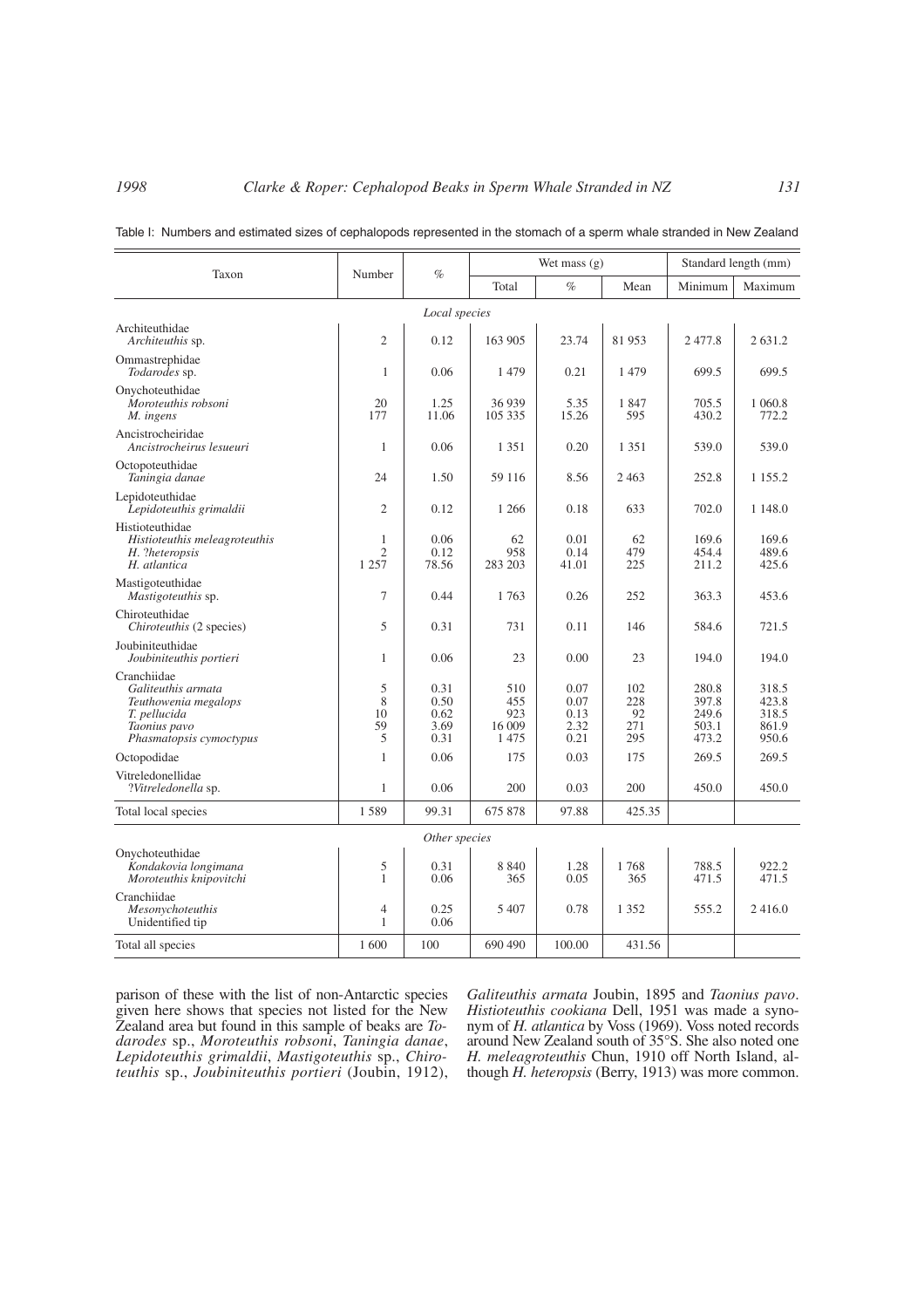*132 Cephalopod Biodiversity, Ecology and Evolution South African Journal of Marine Science 20*



Fig. 1: Distributions of the lower rostral lengths of the four commonest species in the sample of lower beaks from a sperm whale stranded at Paekakariki, New Zealand

The *Teuthowenia antarctica* Chun, 1910 and the *Megalocranchia pardus* Berry, 1916 listed by Dell are probably *Teuthowenia pellucida* (Voss 1985). *Phasmatopsis cymoctypus* beaks are similar to those found in sperm whale stomachs off South Africa (Clarke 1980). Gaskin and Cawthorn's (1967a) conclusions from the flesh they collected and subsequent work (Clarke and MacLeod 1976, Kawakami 1980, Clarke 1986a, Martin and Clarke 1986) show that fish were more common in the diet of sperm whales caught off Cook Strait than anywhere other than in the northern part of the North Pacific and off Iceland. The dominant squid represented in Gaskin and Cawthorn's (1967a) samples of flesh remains were *Moroteuthis*, whereas *Histioteuthis cookiana*, *Architeuthis* sp. and *Nototodarus sloanei* [sic] (possibly *N. gouldi*) were much scarcer. This difference from the present findings is probably because *Histioteuthis* flesh is digested more rapidly than the flesh of the firmer and larger *Moroteuthis*. Gaskin and Cawthorn found few ommastrephids, similar to the present sample. This is probably because sperm whales do not feed in shallow water where the commonest ommastrephid is *Nototodarus*; no other shallow-water species were in the current sample. The ommastrephid species in the present collection is probably *Todarodes* sp., on the grounds of its size and comparative rostral width.

In 1967, identification of squid beaks was in its infancy, so Gaskin and Cawthorn's (1967b) information from 2 118 lower beaks from two sperm whales was more limited than it would be today. They also failed to report the numbers of each species in their samples. From their descriptions, probable identifications are: Type Ai – *Histioteuthis* sp.; Types Aii, Aiii –